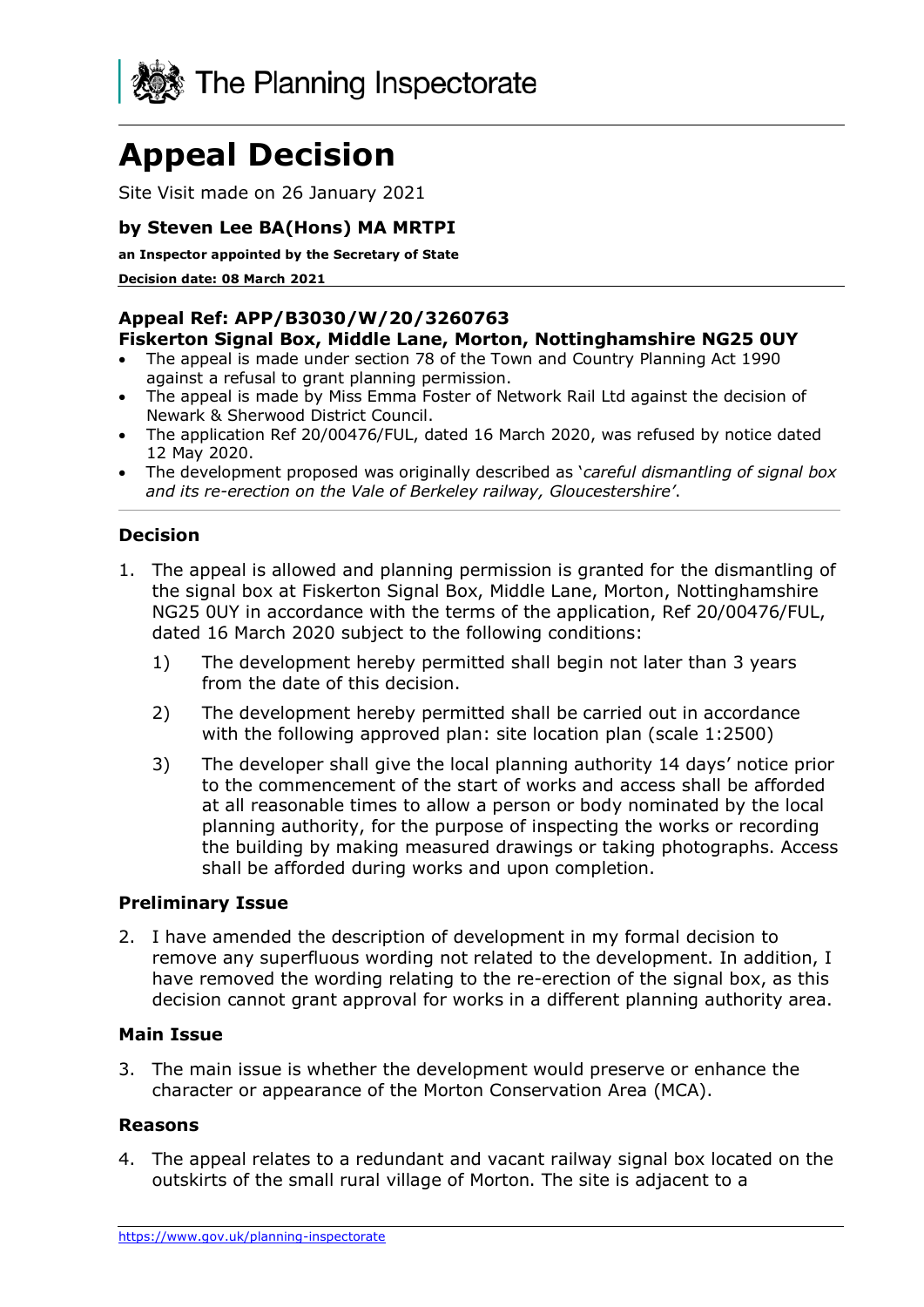functioning level crossing. The former crossing keeper's cottage is located on the opposite side of the railway line. This small cluster of railway related activity is separated from the main built form of the village by fields. Nevertheless, the boundary of the MCA extends from the village to include the site.

- 5. As the site is within the MCA, I have had special regard to my statutory duty to pay special attention to the desirability of preserving or enhancing the character or appearance of the Conservation Area. I have also had regard to paragraph 193 of the National Planning Policy Framework (the Framework) which states that when considering the impact of development on the significance of a designated heritage asset, great weight should be given to the asset's conservation.
- 6. The Morton Conservation Area Appraisal (CAA) (2003) suggests that the special character of the village lies in its compact size and simple layout that has not changed significantly since the time of enclosure between 1839 and 1841. It has an overtly rural character and the CAA highlights the importance of farming to the history and built form of the village. The focus of the Conservation Area is therefore on the historic built form and layout of the main part of the village, which reflects its agricultural past. The scattering of agricultural buildings and features, the informal layout of the settlement and resistance to change over a considerable period provide the area with the majority of its significance. The fields on either side of the road which stretch out toward the railway line reinforce the agricultural character and history of the village and thus add to its setting in this regard.
- 7. The railway line and buildings clearly differ to this character. The line was opened in 1846 and there has been a signal box on or near the site since around the 1880s. There is however nothing in the evidence which suggests the railway buildings, or the signal box in particular, are of fundamental importance to the MCA's significance. The CAA makes little mention of the railway buildings themselves, only referring to them as being a gateway feature. The signal box is identified as an unlisted building of local interest in both the MCA and recently adopted Fiskerton cum Morton Neighbourhood Development Plan (FMNP). However, neither document provides any detailed justification for this status.
- 8. Nonetheless, the fact that little has changed in the form or layout of the MCA since enclosure and the introduction of the railway shortly after is likely to be of some importance to the historic context of the village.
- 9. The signal box itself is one of the later standard designs and is an inter-war addition to the area. As such, it is not contemporaneous with the cottage or the introduction of the railway itself. It is a prefabricated building typical of many signal boxes introduced during this period. As such, it was not designed specifically for this location. Some of the original windows remain in place, but the majority have been replaced by uPVC. This has had a moderately detrimental impact on the appearance of the building. However, the original name board is still present, and other than what appear to be mainly cosmetic timber and metal work issues, the building appears to be in a reasonable state of repair. Nevertheless, there is no strong evidence to suggest this is a particularly important example of signal boxes nationally. The building is therefore only of local interest.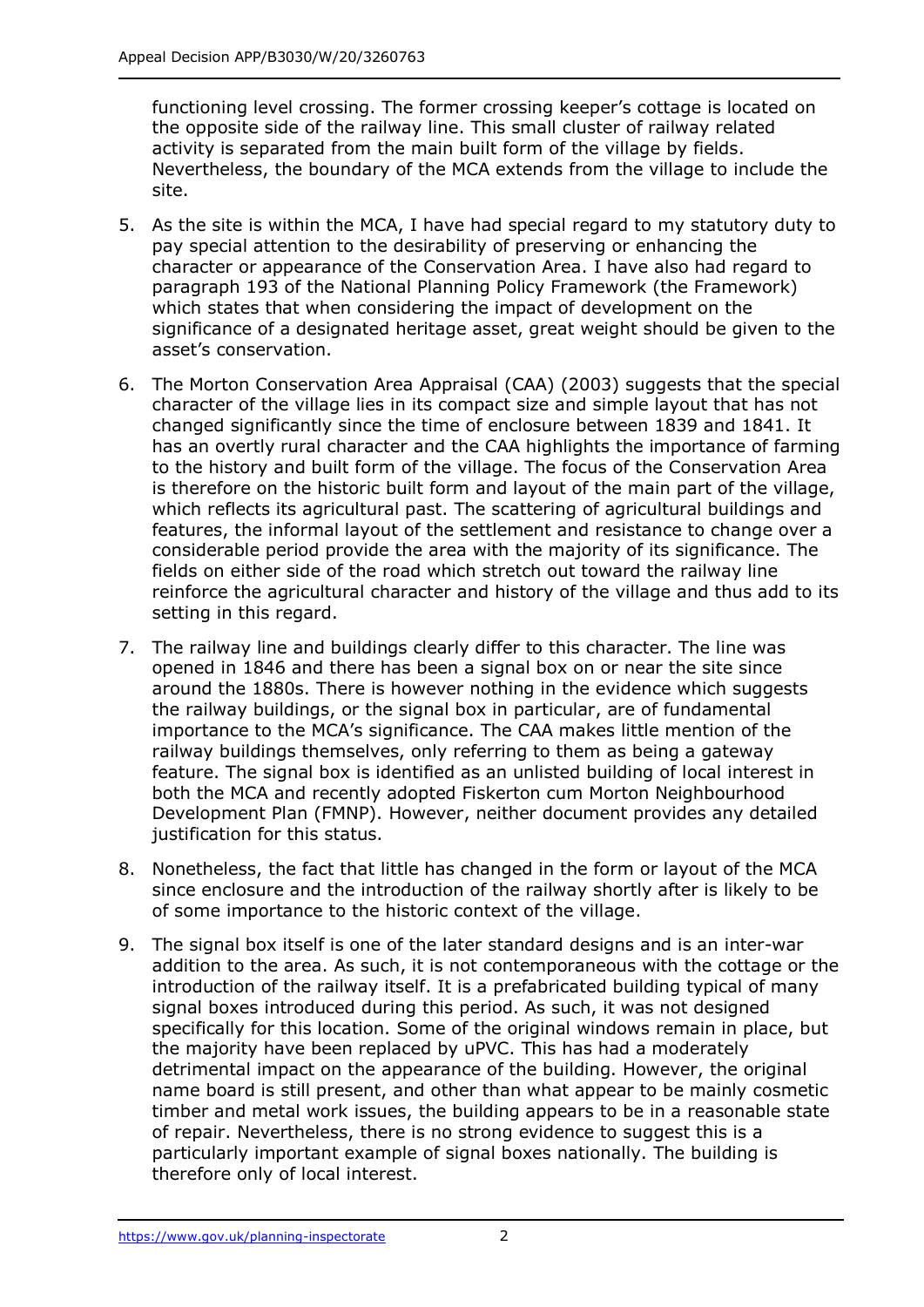- 10. The signal box is prominent in the approach to the village along the narrow Causeway Lane. It stands out in stark contrast against the open fields and hedgerows. In this regard, both it and the level crossing mark out the approach to the village. While clearly a functional building, it is of now of some age and has been in place for a considerable period. The position and prominence of the building is therefore likely to give it some status as a local landmark. The extension of the MCA to encompass the building and references to it in the CAA and FMNP confirm this. The main contribution it makes is however that of its historic operational functionality, rather than any beneficial impact on the visual appearance of the area.
- 11. From the village itself, the signal box and cottage appear somewhat remote and disconnected from the main built form. The site is some distance from any buildings on Middle Lane and views toward it are filtered to an extent by intervening trees. This visual isolation means that removal of the signal box would have no impact on the agricultural character or significance of the village, its form and layout, important buildings or other elements that provide the MCA with much of its significance.
- 12. While the line may have been introduced at around the same time as enclosure, there appears to be no other strong connection between the railway and the village. There is no railway station and the village does not appear to have been reliant on the railway for employment. The cluster of buildings here are indicative of the operation of a junction and level crossing, which in themselves are not unusual or novel features in the wider area. The railway line, level crossing and cottage would also all remain in place. Therefore, while the removal of the box would diminish the collective group interest of the railway related buildings, it would not alter the perceived importance of the railway line to the historic layout or context of the village. This would still be able to be appreciated through the features that would remain.
- 13. This is not to say that the removal of the building would not result in some harm. The proposal would remove a long-standing local landmark which marks the approach to the village. It also provides a physical reminder of the historic operation of the junction and level crossing in this location. This would be lost. In turn, this would have a negative impact on the contribution the cluster of railway activity makes to the historic layout and form of the village. While of clear secondary importance to the agricultural character and history of the village, the railway is still seen as contributing to the significance of the MCA.
- 14. In this regard, I find that the development would still fail to preserve or enhance the character and appearance of the MCA. Although I consider the harm to be only moderate in scale, there would still be conflict with FMNP Policy FCM6 which seeks to resist development that would have a detrimental impact on the character and appearance of Conservation Areas.
- 15. Newark and Sherwood Amended Core Strategy (CS) (2019) Core Policy 14 requires the conservation and enhancement of the character of heritage assets as required by national policy. The policy states that where an adverse impact is identified there should be clear and convincing justification, including where appropriate, a demonstration of public benefits. In terms of non-designated assets, it requires a balanced judgement having regard to the scale of harm or loss and the significance of the asset. FMNP Policy FMC10 broadly reflects this approach. Newark and Sherwood Allocations and Development Management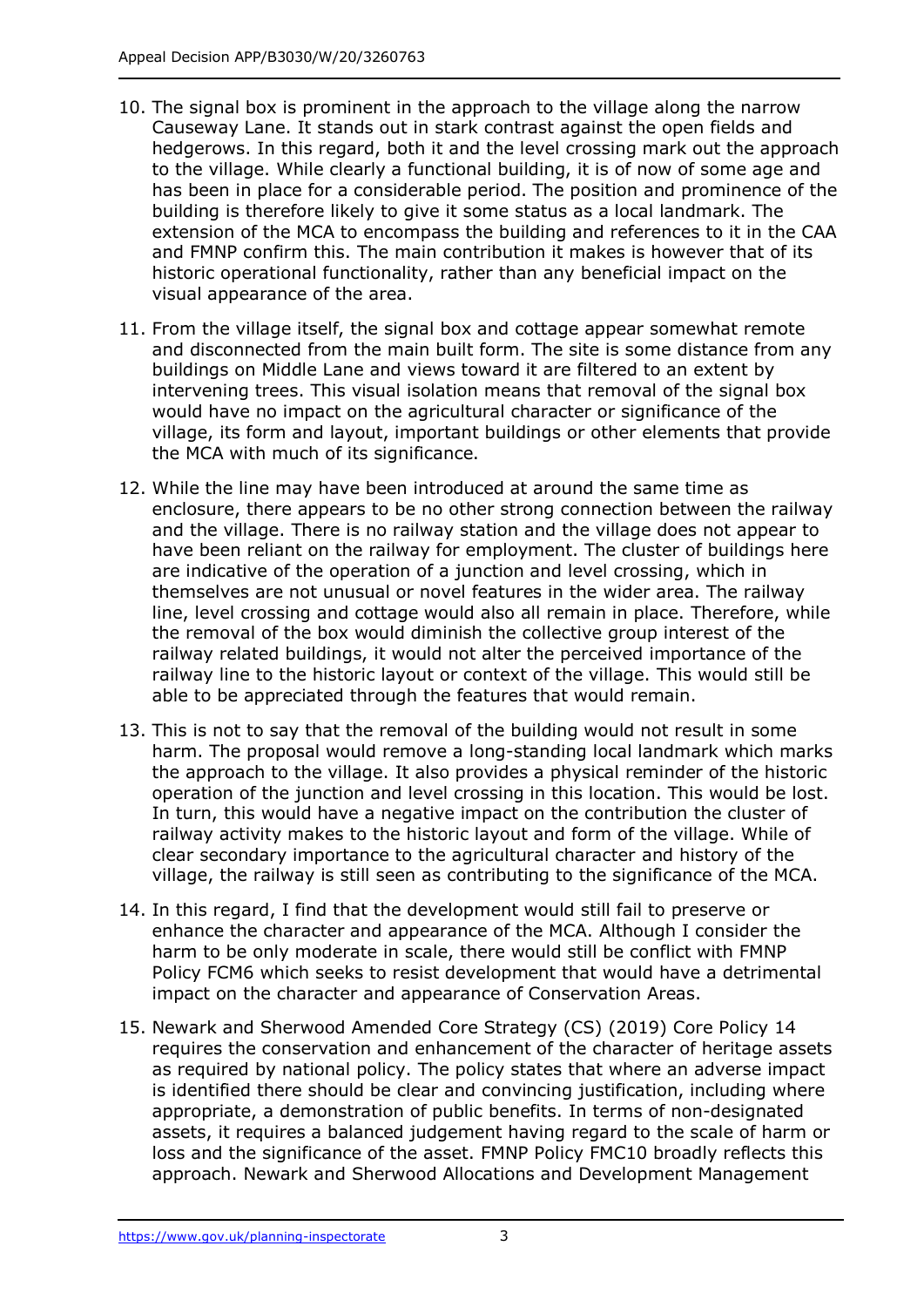Policies (ADMP) (2013) Policy DM9 requires development in Conservation Areas to take account of their distinctive character but defers to Core Policy 14 in considering potential impacts.

- 16. I would characterise the harm caused to the significance of the MCA to be 'less than substantial'. For the reasons given above, I consider the harm would be at the lower end of any scale. Nonetheless, Core Policy 14 and paragraph 196 of the Framework requires the harm to be weighed against the public benefits of the proposal.
- 17. The development would remove any costs of on-going maintenance and security of the building. The appellant has estimated that maintaining the box to its most basic level, and not factoring in major repairs or security features, would be around £10,000 per annum. There is nothing before me which quantifies how this figure has been derived. However, as there is no likelihood that a use will be found for the building in-situ, this liability could extend indefinitely, resulting in significant costs over time. Considering the age and nature of the building, including its materials, it would also be reasonable to assume that the cost of maintaining the building could increase over time. I therefore accept that the saving to the public purse, and potential for reinvestment in operational rail infrastructure, is a public benefit of substantial weight
- 18. The appellant has raised the associated concern that the signal box could become a target for trespass and vandalism. No evidence has been provided which suggests the box has been a target for crime or anti-social behaviour in the period it has already been vacant. Therefore, while I consider the appellant's fears in this regard to be somewhat generalised, the proposal would completely remove any risk. Again, it would be reasonable to assume that even in this relatively remote location, and with some measures in place to deter such behaviour, the longer the building remains vacant the greater the chance that it could become a target. Given the importance of maintaining the safety of the railway, this factor also weighs substantially in favour of the proposal.
- 19. I acknowledge that the Council has powers to ensure buildings in Conservation Areas do not become eyesores through lack of maintenance or vandalism. While this might provide some comfort, it does not mean there would be no public benefits derived from the removal of the building from its current location.
- 20. I am mindful that there is little prospect of the building being used for any other purpose for the foreseeable future. In addition, as a prefabricated building, it can be removed and rebuilt elsewhere without any likely harm to the building's fabric and character. The appellant has indicated that the signal box would be rebuilt at the Vale of Berkeley Railway Heritage Centre. There appears to be financial support for the relocation and re-use of the signal box as part of the visitor attraction. Putting this non-designated asset to beneficial use and facilitating the operation of a tourist and heritage attraction would also have some clear public benefits.
- 21. While I have no reason to question the intentions of the appellant or other parties involved, there is no formal mechanism before me which would guarantee the relocation of the box. This inevitably tempers the weight I can give to this factor. I am also mindful that any benefits would be derived some distance from Morton. Nevertheless, there appears to be substantial